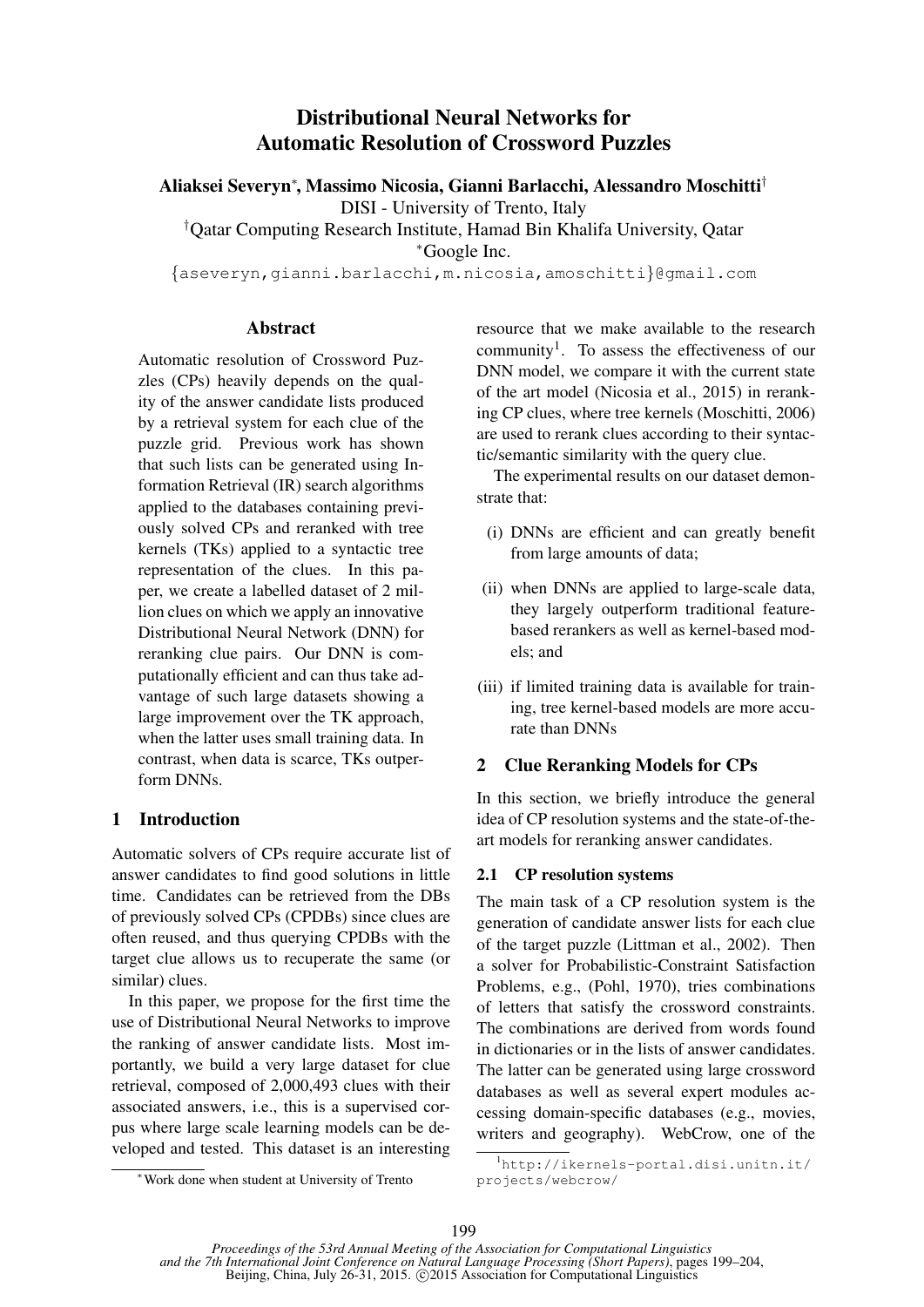| Rank Clue      |                                             | Answer   |
|----------------|---------------------------------------------|----------|
|                | Actress Pflug who played Lt. Dish in "MASH" | Jo Ann   |
| $\mathfrak{D}$ | Actress Pflug who played in "MASH" (1970)   | Jo Ann   |
| κ              | Actress Jo Ann                              | Pflug    |
| 4              | MASH Actress Jo Ann                         | Pflug    |
|                | MASH                                        | $C$ rush |

Table 1: Candidate list for the query clue: *Jo Ann who played Lt. "Dish" in 1970's "MASH"* (answer: Pflug)

best systems (Ernandes et al., 2005), incorporates knowledge sources and an effective clue retrieval model from DB. It carries out basic linguistic analysis such as part-of-speech tagging and lemmatization and takes advantage of semantic relations contained in WordNet, dictionaries and gazetteers. It also uses a Web module constituted by a search engine (SE), which can retrieve text snippets related to the clue.

Clearly, lists of better quality, i.e., many correct candidates in top positions, result in higher accuracy and speed of the solver. Thus the design of effective answer rankers is extremely important.

## 2.2 Clue retrieval and reranking

One important source of candidate answers is the DB of previously solved clues. In (Barlacchi et al., 2014a), we proposed the BM25 retrieval model to generate clue lists, which were further refined by applying our reranking models. The latter promote the most similar, which are probably associated with the same answer of the query clue, to the top. The reranking step is important because SEs often fail to retrieve the correct clues in the first position. For example, Table 1 shows the first five clues retrieved for the query clue: *Jo Ann who played Lt. "Dish" in 1970's "MASH"*. BM25 retrieved the wrong clue, *Actress Pflug who played Lt. Dish in "MASH"*, at the top since it has a larger bag-of-words overlap with the query clue.

### 2.3 Reranking with Kernels

We applied our reranking framework for question answering systems (Moschitti, 2008; Severyn and Moschitti, 2012; Severyn et al., 2013a; Severyn et al., 2013b; Severyn and Moschitti, 2013). This retrieves a list of related clues by using the target clue as a query in an SE (applied to the Web or to a DB). Then, both query and candidates are represented by shallow syntactic structures (generated by running a set of NLP parsers) and traditional similarity features which are fed to a kernelbased reranker. Hereafter, we give a brief description of our models for clue reranking whereas the reader can refer to our previous work (Barlacchi et al., 2014a; Nicosia et al., 2015; Barlacchi et al., 2014b) for more specific details.

Given a query clue  $q_c$  and two retrieved clues  $c_1$ ,  $c_2$ , we can rank them by using a classification approach: the two clues  $c_1$  and  $c_2$  are reranked by comparing their classification scores:  $SVM(\langle q, c_1 \rangle)$  and  $SVM(\langle q, c_2 \rangle)$ . The SVM classifier uses the following kernel applied to two pairs of query/clues,  $p = \langle q, c_i \rangle$  and  $p' = \langle q', c'_j \rangle$ :

$$
K(p, p') = TK(q, q') + TK(c_i, c'_j) +
$$
  

$$
FV(q, c_i) \cdot FV(q', c'_j),
$$

where TK can be any tree kernel, e.g., the syntactic tree kernel (STK) also called SST by Moschitti (2006), and FV is the feature vector representation of the input pair, e.g.,  $\langle q, c_i \rangle$  or  $\langle q', c'_j \rangle$ . STK maps trees into the space of all possible tree fragments constrained by the rule that the sibling nodes from their parents cannot be separated. It enables the exploitation of structural features, which can be effectively combined with more traditional features (described hereafter).

Feature Vectors (FV). We compute the following similarity features between clues: (i) tree kernel similarity applied to intra-pairs, i.e., between the query and the retrieved clues; (ii) DKPro Similarity, which defines features used in the context of the Semantic Textual Similarity (STS) challenge (Bär et al., 2013); and (iii) WebCrow features (WC), which are the similarity measures computed on the clue pairs by WebCrow (using the Levenshtein distance) and the SE score.

## 3 Distributional models for clue reranking

The architecture of our distributional matching model for measuring similarity between clues is presented in Fig. 1. Its main components are:

- (i) sentence matrices  $\mathbf{s}_{c_i} \in \mathbb{R}^{d \times |\mathbf{c}_i|}$  obtained by the concatenation of the word vectors  $w_i \in$  $\mathbb{R}^d$  (with d being the size of the embeddings) of the corresponding words  $w_j$  from the input clues  $c_i$ ;
- (ii) a distributional sentence model  $f : \mathbb{R}^{d \times |\mathbf{c}_i|} \to \mathbb{R}^m$  that maps the sentence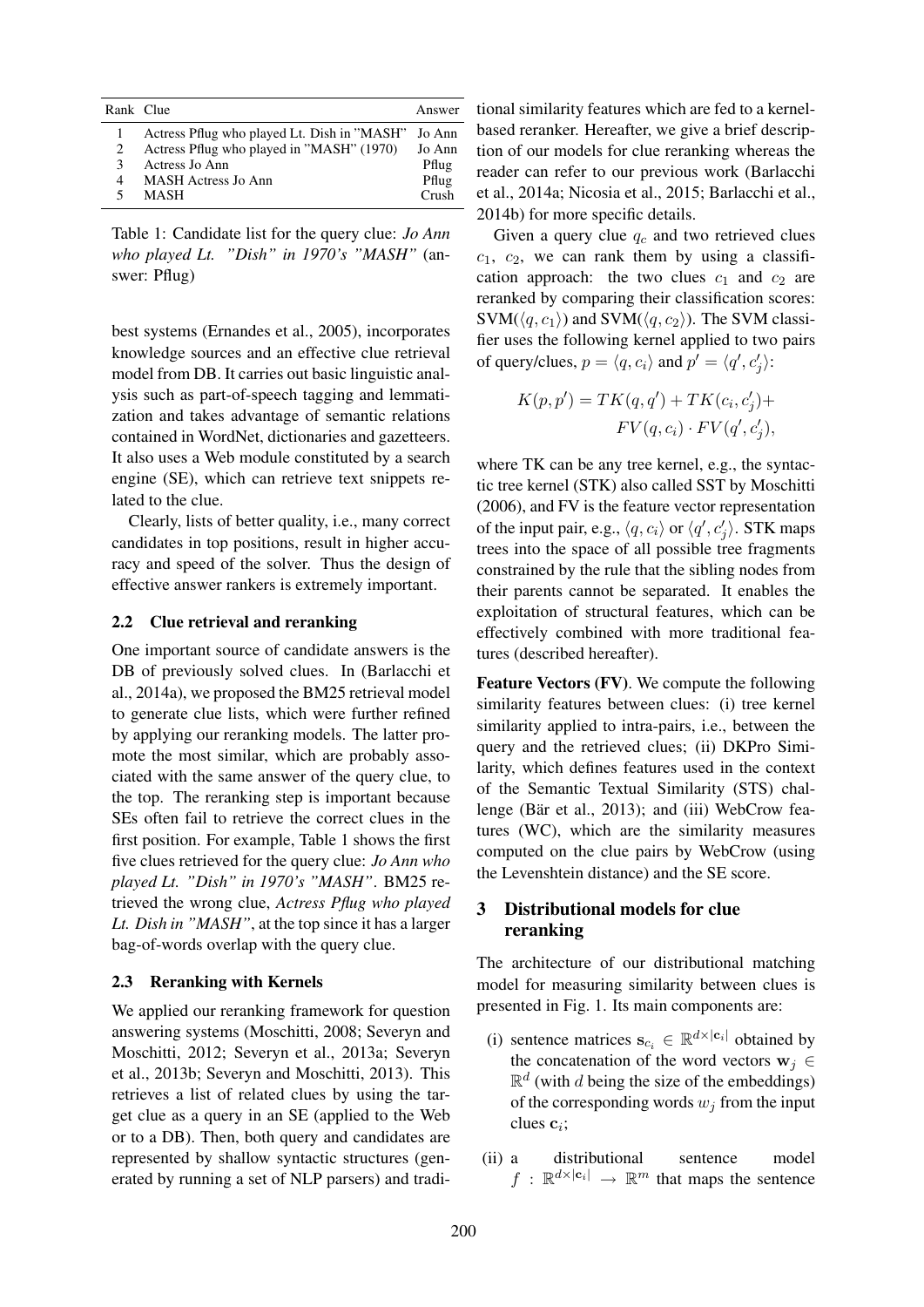

Figure 1: Distributional sentence matching model for computing similarity between clues.

matrix of an input clue  $c_i$  to a fixed-size vector representations  $\mathbf{x}_{c_i}$  of size m;

- (iii) a layer for computing the similarity between the obtained intermediate vector representations of the input clues, using a similarity matrix  $\mathbf{M} \in \mathbb{R}^{m \times m}$  – an intermediate vector representation  $\mathbf{x}_{c_1}$  of a clue  $\mathbf{c}_1$  is projected to a  $\tilde{\mathbf{x}}_{c_1} = \mathbf{x}_{c_1} \mathbf{M}$ , which is then matched with  $\mathbf{x}_{c_2}$  (Bordes et al., 2014), i.e., by computing a dot-product  $\tilde{\mathbf{x}}_{c_1} \mathbf{x}_{c_2}$ , thus resulting in a single similarity score  $x_{\text{sim}}$ ;
- (vi) a set of fully-connected hidden layers that models the similarity between clues using their vector representations produced by the sentence model (also integrating the single similarity score from the previous layer); and
- (v) a *softmax* layer that outputs probability scores reflecting how well the clues match with each other.

The choice of the sentence model plays a crucial role as the resulting intermediate representations of the input clues will affect the successive step of computing their similarity. Recently, distributional sentence models, where  $f(\mathbf{s})$  is represented by a sequence of convolutional-pooling feature maps, have shown state-of-the-art results on many NLP tasks, e.g., (Kalchbrenner et al., 2014; Kim, 2014). In this paper, we opt for a simple solution where  $f(\mathbf{s}_{\mathbf{c}_i}) = \sum_i \mathbf{w}_i/|\mathbf{c}_i|$ , i.e., the word vectors, are averaged to a single fixed-sized vector  $\mathbf{x} \in \mathbb{R}^d$ . Our preliminary experiments revealed that this simpler model works just as well as more complicated single or multi-layer convolutional architectures. We conjecture that this is largely due to the nature of the language used in clues, which is very dense and where the syntactic information plays a minor role.

Considering recent deep learning models for matching sentences, our network is most similar to the models in Hu et al. (2014) applied for computing sentence similarity and in Yu et al.(2014) (answer sentence selection in Question Answering) with the following differences:

- (i) In contrast to more complex *convolutional* sentence models explored in (Hu et al., 2014) and in (Yu et al., 2014), our sentence model is composed of a single averaging operation.
- (ii) To compute the similarity between the vector representation of the input sentences, our network uses two methods: (i) computing the similarity score obtained by transforming one clue into another using a similarity matrix M (explored in (Yu et al., 2014)), and (ii) directly modelling interactions between intermediate vector representations of the input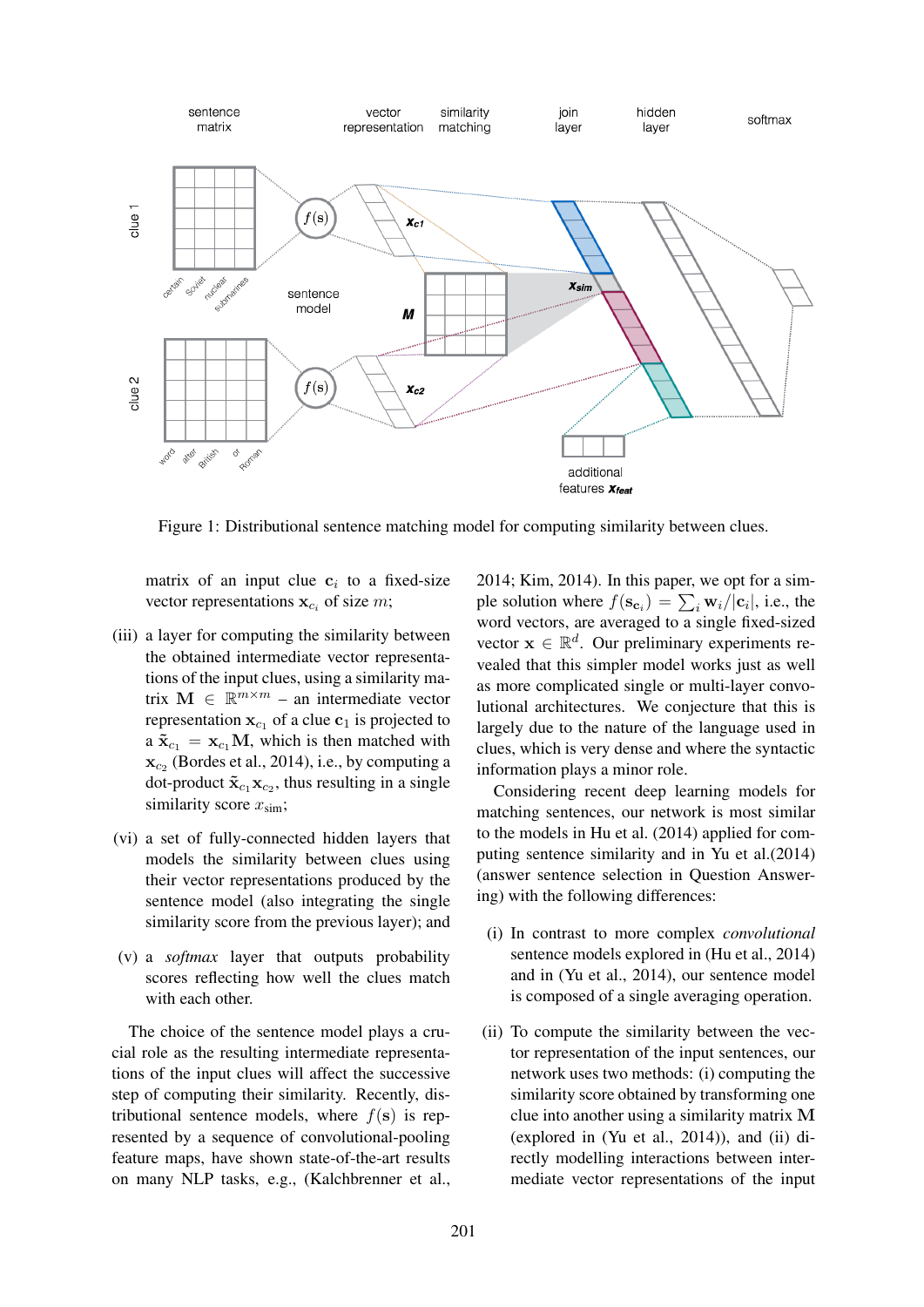clues via fully-connected hidden layers (used by (Hu et al., 2014)).

## 4 Experiments

Our experiments compare different ranking models, i.e., BM25 as the IR baseline, and several rerankers, and our distributional neural network (DNN) for the task of clue reranking.

## 4.1 Experimental setup

Data. We compiled our crossword corpus combining (i) CPs downloaded from the  $Web^2$  and (ii) the clue database provided by  $Otsys<sup>3</sup>$ . We removed duplicates, fill-in-the-blank clues (which are better solved by using other strategies) and clues representing anagrams or linguistic games.

We collected over 6.3M pairs of clue/answer and after removal of duplicates, we obtained a compressed dataset containing 2M unique and standard clues, with associated answers, which we called CPDB. We used these clues to build a Small Dataset (SD) and a Large Dataset (LD) for reranking. The two datasets are based on pairs of clues: query and retrieved clues. Such clues are retrieved using a BM25 model on CPDB.

For creating SD, we used 8k clues that (i) were randomly extracting from CPDB and (ii) satisfying the property that at least one correct clue (i.e., having the same answer of the query clue) is in the first retrieved 10 clues (of course the query clue is eliminated from the ranked list provided by BM25). In total we got about 120K examples, 84,040 negative and  $35,960$  positive clue<sup>4</sup>.

For building LD, we collected 200k clues with the same property above. More precisely we obtained 1,999,756 pairs  $(10\times200k)$  minus few problematic examples) with 599,025 positive and 140,0731 negative pairs of queries with their retrieved clues. Given the large number of examples, we only used such dataset in classification modality, i.e., we did not form reranking examples (pairs of pairs).

**Structural model.** We use SVM-light-TK<sup>5</sup>, which enables the use of structural kernels (Moschitti, 2006). We applied structural kernels to shallow tree representations and a polynomial kernel of degree 3 to feature vectors (FV).

Distributional neural network model. We preinitialize the word embeddings by running the word2vec tool (Mikolov et al., 2013) on the English Wikipedia dump. We opt for a skipgram model with window size 5 and filtering words with frequency less than 5. The dimensionality of the embeddings is set to 50. The input sentences are mapped to fixed-sized vectors by computing the average of their word embeddings. We use a single non-linear hidden layer (with rectified linear (ReLU) activation function) whose size is equal to the size of the previous layer.

The network is trained using SGD with shuffled mini-batches using the Adagrad update rule (Duchi et al., 2011). The batch size is set to 100 examples. We used 25 epochs with early stopping, i.e., we stop the training if no update to the best accuracy on the dev set (we create the dev set by allocating 10% of the training set) is made for the last 5 epochs. The accuracy computed on the dev set is the Mean Average Precision (MAP) score. To extract the DNN features we simply take the output of the hidden layer just before the softmax.

Evaluation. We used standard metrics widely used in QA: the Mean Reciprocal Rank (MRR) and Mean Average Precision (MAP).

#### 4.2 Results

Table 2 summarizes the results of our different reranking models trained on a small dataset (SD) of 120k examples and a large dataset (LD) with 2M examples.

The first column reports the BM25 result; the second column shows the performance of SVM perf (SVM<sub>p</sub>), which is a very fast variant of SVM, using FV; the third column reports the state-of-theart model for crossword clue reranking (Nicosia et al., 2015), which uses FV vector and tree kernels, i.e., SVM(TK).

Regarding the other systems:  $DNNM_{SD}$  is the DNN model trained on the small data (SD) of 120k training pairs;  $SVMp(DNNF_{LD})$  is SVM perf trained with (i) the features derived from

<sup>2</sup> http://www.crosswordgiant.com

<sup>3</sup> http://www.otsys.com/clue

<sup>&</sup>lt;sup>4</sup>A true reranker should be built using pairs of clue pairs, where the positive pairs are those having the correct pair as the first member. This led to form 127,109 reranking examples, with 66,011 positive and 61,098 negative pairs. However, in some experiments, which we do not report in the paper, we observed that the performance both of the simple classifier as well as the true reranker were similar, thus we decided to use the simpler classifier.

<sup>5</sup>http://disi.unitn.it/moschitti/ Tree-Kernel.htm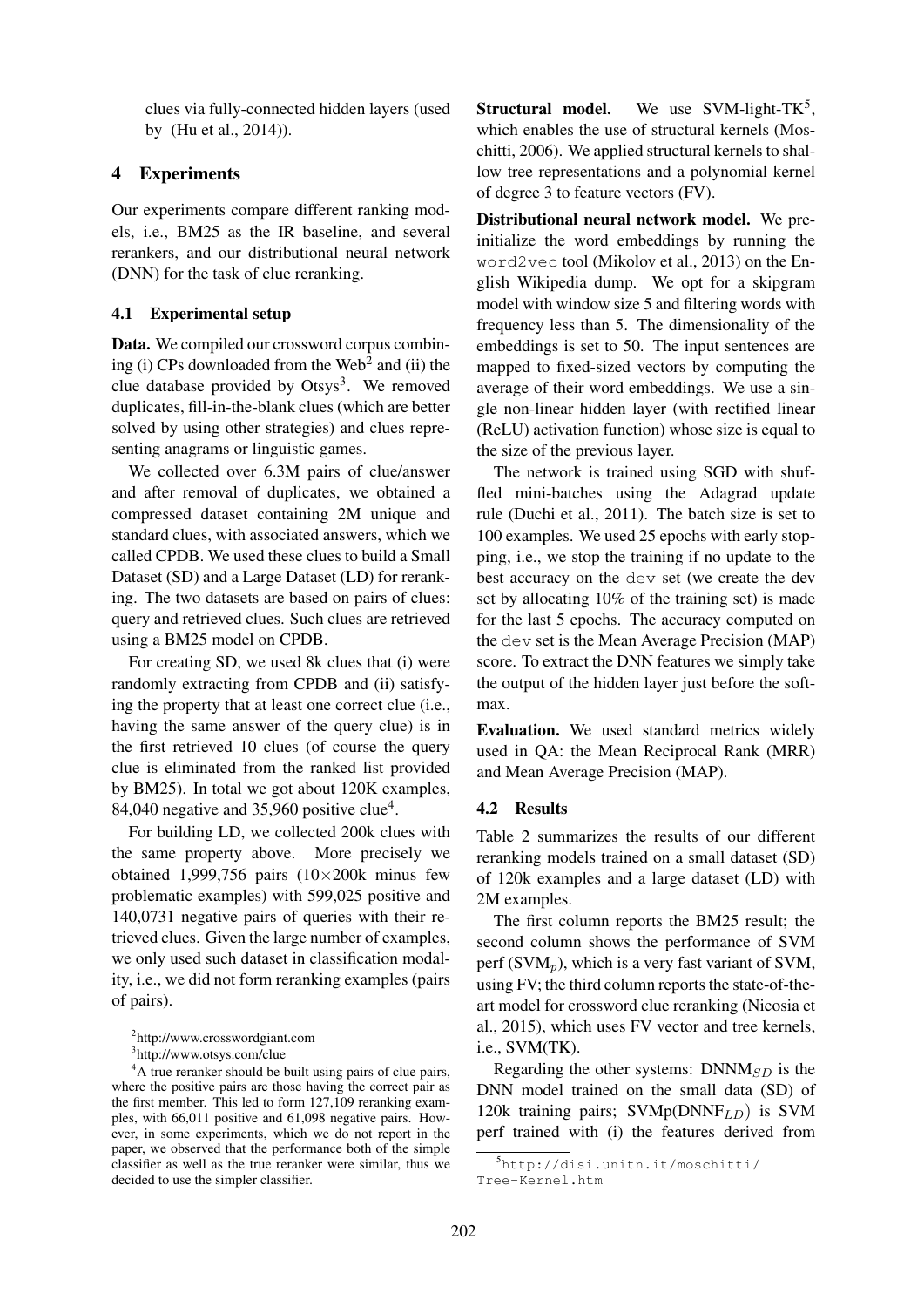| <b>Training classifiers with the Small Dataset (SD) (120K instances)</b>      |                |                        |                |                |                           |                             |  |  |
|-------------------------------------------------------------------------------|----------------|------------------------|----------------|----------------|---------------------------|-----------------------------|--|--|
|                                                                               | <b>BM25</b>    | <b>SVMp</b>            | SVM(TK)        | $DNNM_{SD}$    | SVMp(DNNF <sub>LD</sub> ) | SWM(DNNF <sub>LD</sub> ,TK) |  |  |
| <b>MRR</b><br>MAP                                                             | 37.57<br>27.76 | 41.95<br>30.06         | 43.59<br>31.79 | 40.08<br>28.25 | 46.12<br>33.75            | 45.50<br>33.71              |  |  |
| <b>Training classifiers with the Large Dataset (LD) (2 million instances)</b> |                |                        |                |                |                           |                             |  |  |
|                                                                               | <b>BM25</b>    | <b>SVM<sub>p</sub></b> | SVM(TK)        | $DNNM_{LD}$    | $SVMp(DNNFLD, -FV)$       | $SVMp(DNNF_{LD})$           |  |  |
| <b>MRR</b><br>MAP                                                             | 37.57<br>27.76 | 41.47<br>29.95         |                | 46.10<br>33.81 | 46.36<br>34.07            | 46.27<br>33.86              |  |  |

Table 2: SVM models and DNN trained on 120k (small dataset) and 2 millions (large dataset) examples. Feature vectors are used with all models except when indicated by −FV

DNN trained on a large clue dataset LD and (ii) the FV; and finally,  $SVM(DNNF_{LD},TK)$  is SVM using DNN features (generated from LD), FV and TK. It should be noted that:

- (i)  $SVM_p$  is largely improved by TK;
- (ii)  $DNNM_{SD}$  on relatively small data delivers an accuracy lower than FV;
- (iii) if  $SVM_n$  is trained with  $DNNM_{LD}$ , i.e., features derived from the dataset of 2M clues, the accuracy greatly increases; and
- (iv) finally, the combination with TK, i.e.,  $SVM(DNNF<sub>L,D</sub>,TK)$ , does not significantly improve the previous results.

In summary, when a dataset is relatively small DNNM fails to deliver any noticeable improvement over the SE baseline even when combined with additional similarity features. SVM and TK models generalize much better on the smaller dataset.

Additionally, it is interesting to see that training an SVM on a small number of examples enriched with the features produced by a DNN trained on large data gives us the same results of DNN trained on the large dataset. Hence, it is desired to use larger training collections to build an accurate distributional similarity matching model that can be then effectively combined with other featurebased or tree kernel models, although at the moment the combination does not significantly improve TK models.

Regarding the LD training setting it can be observed that:

(i) the second column shows that adding more training examples to  $\text{SVM}_p$  does not increase accuracy (compared with SD result);

- (ii)  $DNNM_{LD}$  delivers high accuracy suggesting that a large dataset is essential to its training; and
- (iii) again  $SVM_p$  using DNN features deliver state-of-the-art accuracy independently of using or not additional features (i.e., see −FV, which excludes the latter).

## 5 Conclusions

In this paper, we have explored various reranker models to improve automatic CP resolution. The most important finding is that our distributional neural network model is very effective in establishing similarity matching between clues. We combine the features produced by our DNN model with other rerankers to greatly improve over the previous state-of-the-art results. Finally, we collected a very large dataset composed of 2 millions clue/answer pairs that can be useful to the NLP community for developing semantic textual similarity models.

Future research will be devoted to find models to effectively combine TKs and DNN. In particular, our previous model exploiting Linked Open Data in QA (Tymoshenko et al., 2014) seems very promising to find correct answer to clues. This as well as further research will be integrated in our CP system described in (Barlacchi et al., 2015).

## Acknowledgments

This work was supported by the EC project CogNet, 671625 (H2020-ICT-2014-2). The first author was supported by the Google Europe Doctoral Fellowship Award 2013.